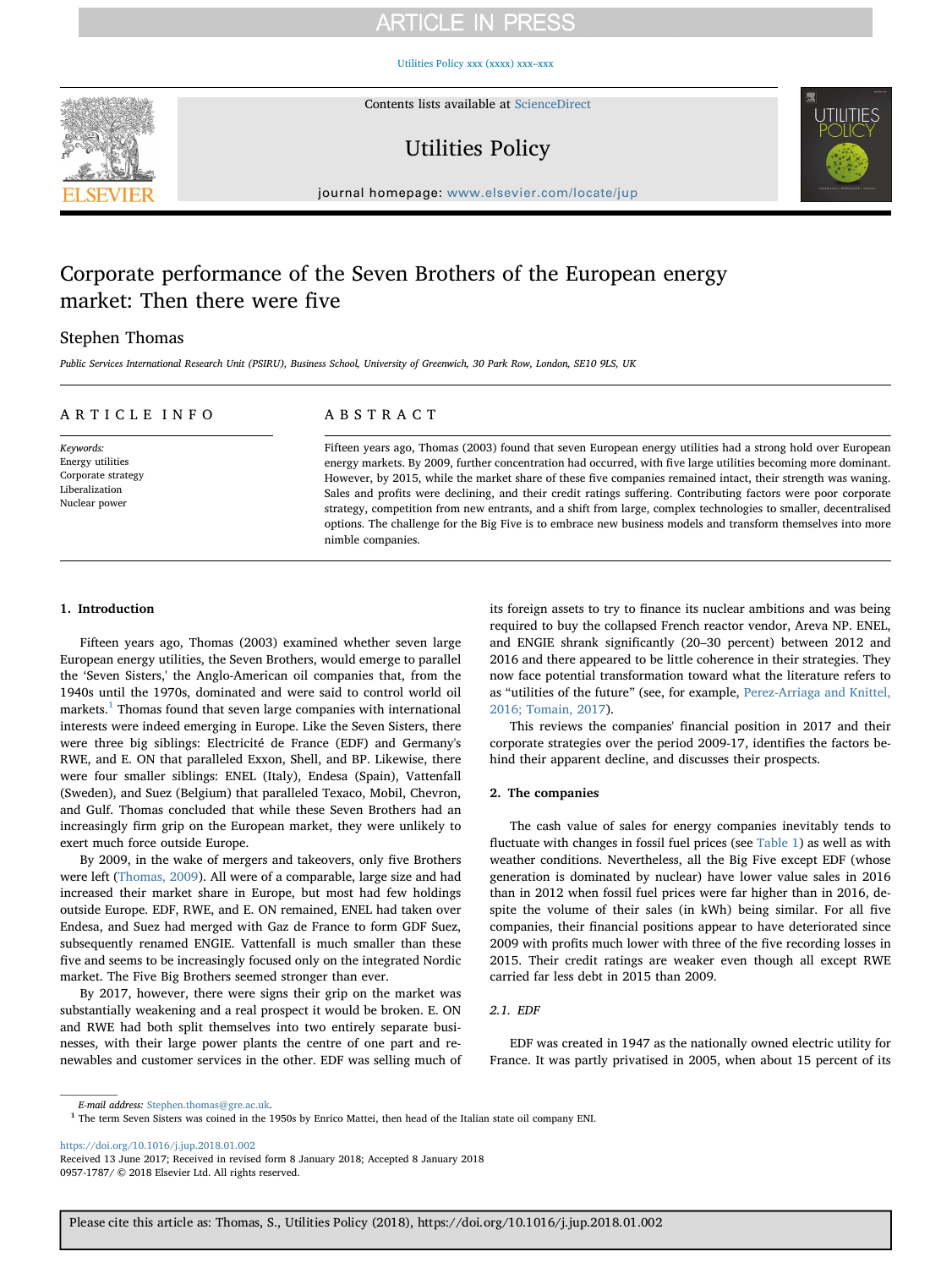#### Table 1

Sales of the five brothers (€m).

| Sources: Annual reports and accounts. |  |  |
|---------------------------------------|--|--|
|---------------------------------------|--|--|

|              | 2009   | 2012   | 2014   | 2015   | 2016   |
|--------------|--------|--------|--------|--------|--------|
| <b>EDF</b>   | 66336  | 72729  | 73383  | 75006  | 71203  |
| E.ON         | 81817  | 132093 | 113095 | 116218 | 38173  |
| Uniper       |        |        |        |        | 67788  |
| RWF.         | 47741  | 53227  | 48468  | 49599  | 5684   |
| innogy       |        |        |        |        | 43611  |
| ENEL.        | 64035  | 84889  | 75791  | 75658  | 70592  |
| <b>ENGIE</b> | 79908  | 97038  | 74686  | 69883  | 66639  |
| Total        | 267927 | 439976 | 385423 | 386364 | 363690 |

Table 2

EDF economic performance 2009-16.

Source: https://www.edf.fr/sites/default/fi[les/contrib/groupe-edf/espaces-dedies/](https://www.edf.fr/sites/default/files/contrib/groupe-edf/espaces-dedies/espace-finance-fr/informations-financieres/informations-reglementees/document-de-reference/edf-ddr_2016-en.pdf) espace-finance-fr/informations-fi[nancieres/informations-reglementees/document-de](https://www.edf.fr/sites/default/files/contrib/groupe-edf/espaces-dedies/espace-finance-fr/informations-financieres/informations-reglementees/document-de-reference/edf-ddr_2016-en.pdf)[reference/edf-ddr\\_2016-en.pdf](https://www.edf.fr/sites/default/files/contrib/groupe-edf/espaces-dedies/espace-finance-fr/informations-financieres/informations-reglementees/document-de-reference/edf-ddr_2016-en.pdf) (Accessed June 6, 2017)

|                                                      | 2009             | 2012             | 2014             | 2015             | 2016             |
|------------------------------------------------------|------------------|------------------|------------------|------------------|------------------|
| Sales $∈m)$<br>Group net<br>income<br>$(\epsilon m)$ | 66336<br>3905    | 72729<br>3316    | 73383<br>3773    | 75006<br>1481    | 71203<br>2851    |
| Employees<br>Net<br>indebted-<br>ness $(\epsilon m)$ | 169,000<br>42496 | 160,000<br>41575 | 158,000<br>34208 | 159,000<br>37395 | 155,000<br>37425 |
| S&P long-term<br>credit<br>rating <sup>a</sup>       | $A +$ stable     | $A+$ stable      | $A+$ stable      | $A + negative$   | A-stable         |
| Share price $(\epsilon)$<br>at Dec 31                | 41.56            | 13.98            | 22.825           | 13.575           | 9.68             |

<sup>a</sup> Standard & Poors has four basic ratings, classified as 'investment grade' AAA, AA (subdivided into AA+, AA, and AA-), A (subdivided into A+, A, and A-) and BBB (subdivided into BBB+, BBB, and BBB-). Its highest 'non-investment grades' (often known as junk) are BB and B.

shares were sold, but the rest remain in the hands of the French government, which retains a 'golden share' entitling it to veto EDF decisions that the government regards as being against France's interests.

#### 2.1.1. Corporate changes from 2009

In 2009, EDF made a concerted effort to expand its foreign nuclear holdings. In the USA, it took 49.99 percent, equivalent to about 2GW, of Constellation Energy's five nuclear plants (completed in 2009) to form Constellation Energy Nuclear Group (CENG). This group proposed to build a new French-designed reactor at its Calvert Cliffs (Maryland) site. In the UK, it acquired the privatised British nuclear power plant generator with 9GW of capacity, British Energy, selling on 20 percent of the company to Centrica. EDF/Centrica also formed a consortium that planned to build four new reactors in the UK. EDF and ENEL signed a cooperation agreement for the development of nuclear power in Italy and set up a 50-50 joint venture, Sviluppo Nucleare Italia SRL. The new joint venture was to conduct feasibility studies for the construction of at least four EPRs in Italy. These acquisitions led to a massive increase in its net debt from €24.5bn at end 2008 to €42.5bn at end 2009.

In 2010, the level of debt was reduced by the sale of EDF's three UK electricity distribution networks (covering a third of the UK territory) for £5.8bn and the sale of its stake in one of the four major German utilities, EnBW, for €4.5bn. EDF also allocated 50 percent of the shares in its French electricity transmission business, RTE, to its dedicated asset portfolio to cover back-end of the fuel cycle costs. These measures reduced EDF's net debt to €27.3bn.

The Fukushima disaster, in March 2011, severely dented the strategy of developing nuclear power to drive growth in Europe. In Italy, a verdict against nuclear power reached by a referendum held Table 3

EDF Revenue and profits by division, 2016 ( $\epsilon$ m).

Source: https://www.edf.fr/sites/default/fi[les/contrib/groupe-edf/espaces-dedies/](https://www.edf.fr/sites/default/files/contrib/groupe-edf/espaces-dedies/espace-finance-en/financial-information/regulated-information/reference-document/edf-ddr_2015-va.pdf) espace-finance-en/fi[nancial-information/regulated-information/reference-document/](https://www.edf.fr/sites/default/files/contrib/groupe-edf/espaces-dedies/espace-finance-en/financial-information/regulated-information/reference-document/edf-ddr_2015-va.pdf) [edf-ddr\\_2015-va.pdf](https://www.edf.fr/sites/default/files/contrib/groupe-edf/espaces-dedies/espace-finance-en/financial-information/regulated-information/reference-document/edf-ddr_2015-va.pdf) (Accessed November 8, 2016).

| Division            | External Revenue | <b>EBITDA</b> |
|---------------------|------------------|---------------|
| France              | 39524            | 11258         |
| United Kingdom      | 9267             | 1713          |
| Italy               | 11125            | 641           |
| Other international | 5286             | 711           |
| Other activities    | 7734             | 2091          |
| Total               | 71203            | 16414         |
|                     |                  |               |

after the disaster effectively closed the Italian market to new nuclear plants. Constellation Energy, its US partner in the Calvert Cliffs) project, signalled its intention to leave the project and its application for a Combined Construction and Operation License (COL) with the US Nuclear Regulatory Commission was put on partial hold.<sup>2</sup> Prospects for further expansion in China beyond the two reactors under construction in which it had taken a 30 percent stake in 2008 looked poor.

By 2012, the Calvert Cliffs project had been shortlisted for loan guarantees from the US government, but the project proved not to be viable and was abandoned. In 2013, agreement was finally reached on the terms for the sale of power from the UK Hinkley nuclear project, although the plant was by then not expected to be operational before 2023, implying start of construction in 2018.

#### 2.1.2. The business in 2017

Around 2000, EDF had major holdings across the world including, for example, Brazil, Cote D'Ivoire, and Vietnam.<sup>3</sup> However, by 2015, while EDF lists many countries in which it is active, most are these are for small volumes of renewable generation sources (see Tables 2 and 3). Its home market accounted for 55 percent of its sales in 2016, with its UK (13 percent) and Italian (16 percent) accounting for most of the rest. Its flagship policy, as set out in its 2015 annual report was its CAP 2030 strategy, has three priorities: proximity to customers and local communities; low carbon generation, with a balanced mix of nuclear and renewable energy; and international expansion. A measure of how far EDF is trying to change its image is given in EDF's 2016 'Book' <sup>4</sup> The first 80 of its 147 pages are concerned with consumer self-generation, energy storage, 'smart' systems, electric vehicles, and energy from waste. Almost the first reference to nuclear is on page 105, where EDF states that the company spends as much on renewable resources as it does on nuclear power. This change of emphasis has yet to be reflected in the fuel mix. The amount of power generated fell by more than 10 percent between 2009 and 2016, mostly due to lower fossil fuel generation, but the contribution of renewables remained small (see Table 4).

From 2015 onwards, major changes dramatically altered the shape of the company. In March 2015, the annual report by Areva, the French nuclear reactor and fuel-cycle company, 87 percent state-owned, showed losses for the fifth consecutive year, this time of €4.8bn. It became clear that a major restructuring was needed if the company was to continue to trade. Areva comprised two main divisions, Areva NP the reactor business and Areva NC, the fuel cycle business. The French government led this effort and proposed spinning off the reactor

 $^{\textbf{2}}$ [http://www.world-nuclear-news.org/NN-Calvert-Cli](http://www.world-nuclear-news.org/NN-Calvert-Cliffs-3-COL-withdrawn-2107157.html)ffs-3-COL-withdrawn-2107157. [html](http://www.world-nuclear-news.org/NN-Calvert-Cliffs-3-COL-withdrawn-2107157.html) (Accessed August 21, 2015).<br><sup>3</sup> Information is drawn from EDF's Reference Document. [https://www.edf.fr/sites/](https://www.edf.fr/sites/default/files/contrib/groupe-edf/espaces-dedies/espace-finance-en/financial-information/regulated-information/reference-document/edf-ddr_2015-va.pdf)

default/fi[les/contrib/groupe-edf/espaces-dedies/espace-](https://www.edf.fr/sites/default/files/contrib/groupe-edf/espaces-dedies/espace-finance-en/financial-information/regulated-information/reference-document/edf-ddr_2015-va.pdf)finance-en/financial[information/regulated-information/reference-document/edf-ddr\\_2015-va.pdf](https://www.edf.fr/sites/default/files/contrib/groupe-edf/espaces-dedies/espace-finance-en/financial-information/regulated-information/reference-document/edf-ddr_2015-va.pdf) (Accessed

November 1, 2016). <sup>4</sup> https://www.edf.fr/sites/default/files/contrib/fi[nance/Annual%20Report%20VA/](https://www.edf.fr/sites/default/files/contrib/finance/Annual%20Report%20VA/2015/edf-instabook-2015-va.pdf)

[<sup>2015/</sup>edf-instabook-2015-va.pdf](https://www.edf.fr/sites/default/files/contrib/finance/Annual%20Report%20VA/2015/edf-instabook-2015-va.pdf) (Accessed June 8, 2017).